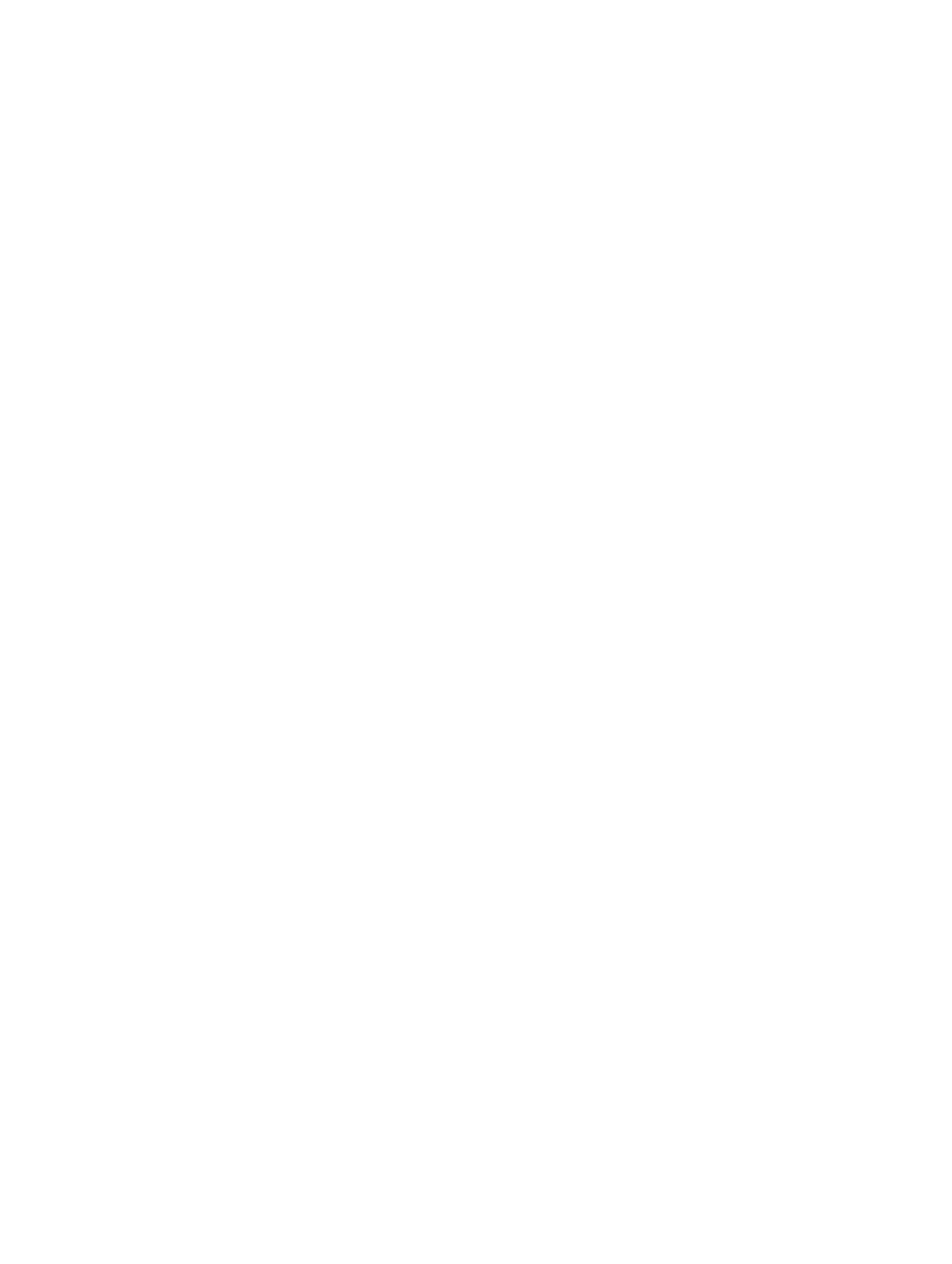

**Fig. 1 | Numerical examples illustrating the relationship between population trends and percentage change in total abundance, arithmetic average of proportional change, and the LPI.** See text for descriptions of examples.

drop of this magnitude comes about with a rather moderate constant yearly index value of  $0.976 (0.976^{45} = 0.32)$ . The example in Fig. 1e shows that an index value of 0.976 can arise as a result of moderate variation among population trends without a decrease in abundance (and actually even with increasing abundance). Indeed, the Living Planet Report<sup>6</sup> and other studies<sup>7,8</sup> have found that increasing and decreasing population trends are approximately equally common in larger datasets. It thus seems plausible that the discrepancy between the marked decline in the global LPI<sup>1</sup> and the other studies, which did not find strong evidence for global declines in vertebrate abundances<sup>7,8</sup>, is likely to result from the geometric averaging in the LPI method causing bias when interpreted as abundance. We also point out that we do not intend to downplay the importance of extreme outliers in driving the decrease in the global LPI identified by Leung et al.<sup>2</sup>, but rather to illustrate that the trouble with the LPI methodology is deeper than that, and cannot be resolved by removing extreme population trends from the analysis.

In the numerical examples above, we have made the simplifying assumption that all the initial populations are of the same size. Added complications arise if populations differ in absolute size and there is a correlation between population size and rate of change. This problem has been acknowledged in the Living Planet Report<sup>6</sup> (page 18), with a numerical example (replicated in Fig. 1f) showing how a negative correlation between population size and the rate of decline—with smaller populations declining faster than larger populations—results in a larger drop in the index value than in the proportion of individuals lost. However, this is a separate issue from the systematic downward bias caused by geometric averaging (when the LPI is interpreted as change in abundance), which arises even without a correlation between population size and rate of increase or decrease. Incidentally, in the Living Planet Report example<sup>6</sup>, the 'percentage change' (standing in for the LPI) is reported to be −50%, but this is the arithmetic average of proportional changes in abundance, not the value obtained by the LPI methodology. As Fig. 1f shows, the LPI method yields a value of 0.42, corresponding to −58%; the additional eight-percentage-point reduction is caused by the geometric averaging in the LPI method. Furthermore, recent analysis of the data in the Living Planet Database suggests that absolute population size does not predict whether the population trend is increasing or decreasing<sup>7</sup>, implying that correlations between population size and rate of increase or decrease are not likely to cause considerable bias in global estimates.

The decline in biodiversity is a real and serious phenomenon<sup>9</sup>. Thus, the technical issue identified here regarding the incorrect interpretation of the LPI must not be interpreted as a failure of conservation science in general, or as evidence that nature is not at risk. For example, the International Union for Conservation of Nature assessments of extinction risk, which are based on clearly defined criteria and do not use the LPI methodology, indicate that the extinction risk of mammals, birds, amphibians, reef-forming corals and cycads is increasing (https://www. iucnredlist.org/assessment/red-list-index, accessed 11 January 2021).

For a biodiversity index to be useful, it must not only have mathematically and statistically desirable properties, but also be easily understood<sup>10</sup>. The LPI clearly is not a good metric for abundance, and while the arithmetic average of proportional changes in abundance is easier to interpret with just two time points (Fig. 1), it does not serve well as a metric for abundance index either<sup>3</sup>. Finally, we urge scientists that have used the LPI methodology to scrutinize the conclusions of their work, and those negotiating future indicators for the UN CBD to critically review the interpretation of the LPI.

## **Data availability**

All data generated or analysed during this study are included in this published article.

- 1. Almond, R. E. A., Grooten, M. & Petersen, T. (eds) *Living Planet Report 2020 Bending the Curve of Biodiversity Loss* (WWF, 2020).
- 2. Leung, B. et al. Clustered versus catastrophic global vertebrate declines. *Nature* **588**, 267–271 (2020).
- 3. Buckland, S. T., Studeny, A. C., Magurran, A. E., Illian, J. B. & Newson, S. E. The geometric mean of relative abundance indices: a biodiversity measure with a difference. *Ecosphere* **2**, 1–15 (2011).
- 4. McRae, L., Deinet, S. & Freeman, R. The diversity-weighted living planet index: controlling for taxonomic bias in a global biodiversity indicator. *PLoS ONE* **12**, e0169156 (2017).
- 5. Leung, B., Greenberg, D. A. & Green, D. M. Trends in mean growth and stability in temperate vertebrate populations. *Divers. Distrib.* **23**, 1372–1380 (2017).
- 6. Marconi, V., McRae, L., Deinet, S., Ledger, S. & Freeman, F. in *Living Planet Report 2020 Bending the Curve of Biodiversity Loss* (eds Almond, R. E. A., Grooten, M. & Petersen, T.) (WWF, 2020).
- 7. Daskalova, G. N., Myers-Smith, I. H. & Godlee, J. L. Rare and common vertebrates span a wide spectrum of population trends. *Nat. Commun.* **11**, 4394 (2020).
- Daskalova, G. N. et al. Landscape-scale forest loss as a catalyst of population and biodiversity change. *Science* **368**, 1341–1347 (2020).
- 9. IPBES. *Summary for Policymakers of the Global Assessment Report on Biodiversity and Ecosystem Services of the Intergovernmental Science-Policy Platform on Biodiversity and Ecosystem Services* (IPBES Secretariat, 2019).
- 10. van Strien, A. J., Soldaat, L. L. & Gregory, R. D. Desirable mathematical properties of indicators for biodiversity change. *Ecol. Indic.* **14**, 202–208 (2012).

**Author contributions** M.P. initiated the comment and led the writing process. All authors contributed to the text and approved the final manuscript.

**Competing interests** The authors declare no competing interests.

### **Additional information**

**Correspondence and requests for materials** should be addressed to Mikael Puurtinen. **Reprints and permissions information** is available at<http://www.nature.com/reprints>. **Publisher's note** Springer Nature remains neutral with regard to jurisdictional claims in published maps and institutional affiliations.

© The Author(s), under exclusive licence to Springer Nature Limited 2022